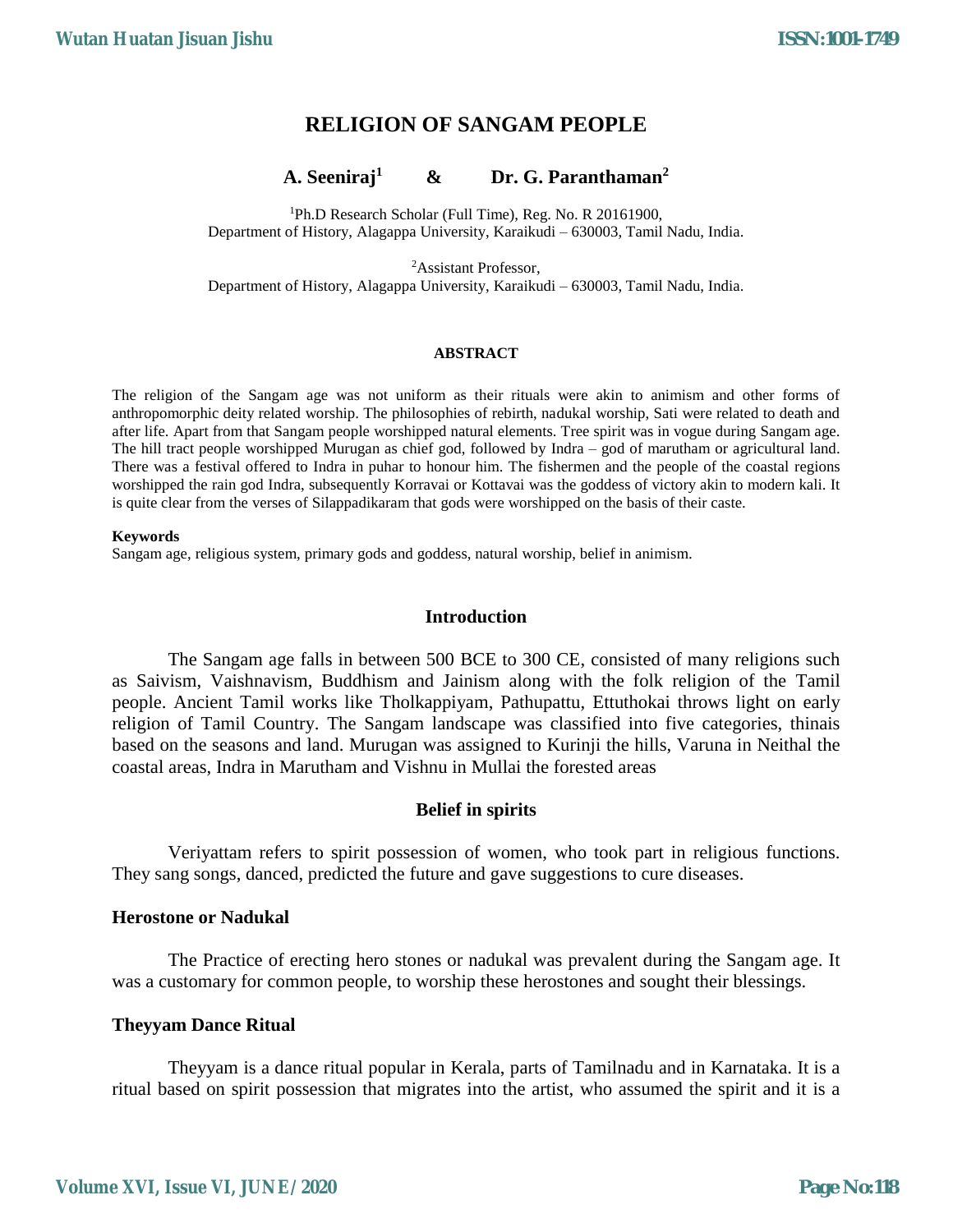common belief that the god or goddesses penetrate in the midst of possessed dancer. The artist throws rice on the audience and distributes turmeric powder as symbols of blessings. Theyyam consists of dance and music and enshrines the beliefs carried by the ancient tribal cultures which attached great importance to the worship of heroes and the spirits of ancestors is an ancient socio- religious ceremony dated back to megalithic period. There are over 400 types of theyyam like raktha chamundi, bhagavathi seva and gulikan are some of the important dance rituals.

## **Guardian Village Deities**

Normally in all villages of Tamilnadu, an amman or mother goddess is at the centre of the village, while a male guardian deity, or in Tamil "Kaval Kadavul" has a shrine at the village borders.

# **Vedic Sacrifices and Rituals**

The Brahmins of the Tamil country attached great importance to the performance of Vedic sacrifices.

#### **Temple of Sangam age**

Temples were built out of perishable materials such as plaster, timber and brick. Several types of temples such as Netunilaikotam or tall temple, Palkumrakotam or hill temple, Illavantikaipalli or garden temple, Elumilaimatam or seven storied temple, Katavutkatinakar or temple which was located inside the city complex.

#### **Jainism**

Silapatikaram the Tamil classic written during the Sangam age describes in detail about the popularity of Jainism in eastern part of Tamilnadu. Jainism is one of the ancient religions of India dated back to  $6<sup>th</sup>$  century BCE. Tamilnadu has 0.12% of Jain population now. During the Sangam age a contingent of works was sent to Madurai to spread Jain philosophical tenets around about 66-90 CE. They stayed in natural cave heads which surrounded the present Madurai region. Hence Jain monks preached the following five doctrines to its followers around Madurai region. The doctrines such as Ahimsa (non violence), Satya (truth), Asteya (not to steal), Brahmacharya (chastity for lay people and celibacy for Jain monks and nuns and finally Aparigraha (non possessiveness). Further they preached the three jewels of Jainism such as Triratna which includes right knowledge, right faith and right action. Tamil classics such as Silappadikaram refers to Sallekhana ritual, fasting by the Jain monks during the Sangam age especially Kaundi Adigal. The Jain nun Kaundi Adigal provided companionship to Kovalan and his wife Kannagi in their arduous journey from Puhar to the fateful city of Maduari. Hence Sallekhana or deaths by starvation are referred as "Vadakirutthal" (literally facing northen direction) was quite prevalent during the Sangam age, probably copied from the Jain culture. Sangam anthologies such as Puranaanoru are replete with such verses. It is to be noted that during the Vedic age, the priest demanded animal sacrifice. So the Sangam age people feared that the rampant mass killing of livestock would lead to severe reduction in their numbers leading to serious problems in continuing agricultural and animal husbandry which was the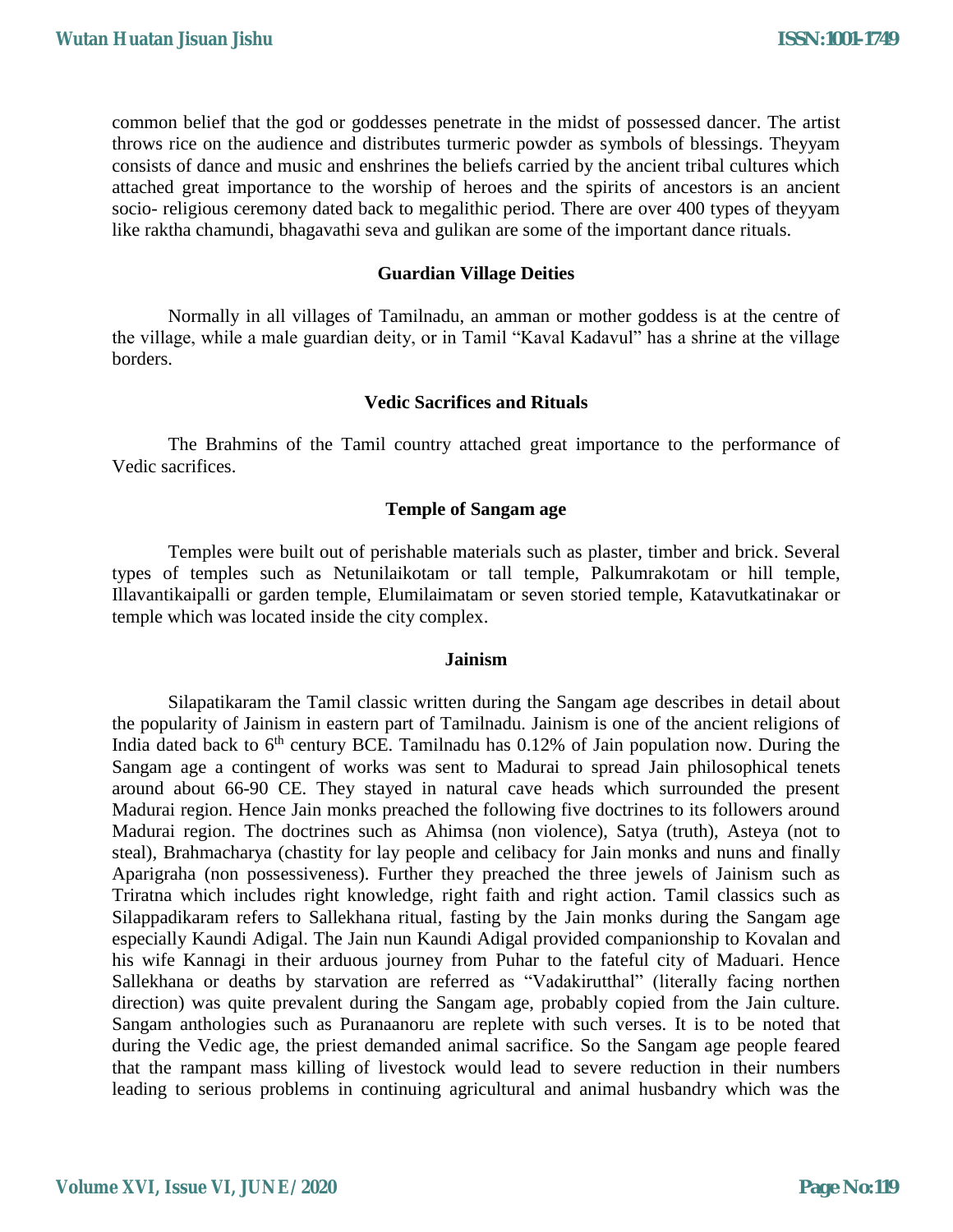backbone of their economy. Hence it can be inferred that the Sangam age people promoted vegetarianism.

## **Buddhism**

The Buddhists worshipped the feet of lord Buddha engraved on stone and platforms. Silapatikaram refers that the Buddhist monks worshipped Buddha.

#### **Christianity**

Christianity introduced in India by St. Thomas the apostle, who landed at Muziris on Malabar coast in year 52 A.D. Also St. Thomas was killed in St. Thomas mount in Chennai where a church was erected by the British. Chennai falls under the category of Neithal or the coastal region under Sangam landscape.

## **Uzh and Vinai or Fate &Destiny**

Uzh refers to the fate or destiny and Vinai means works of man and he or she has to suffer or prosper due to the law of karma.

## **Kottavai or Kali**

Kali also known as Kalika in Sanskrit or Tara in Buddhism. She is the most powerful form of Shakti and the goddess in tantric form of Saivism. The name kali "Kala" or face of time. Her complexion is black and dark. In Tamilnadu, all the villages does have a temple dedicated to Kottavai or Kali right from the Sangam age. In Tamil tradition of South India and Srilanka she is referred as Aiyai, Amari, Suli and Kavuri. Paripatal refers to the Tamil Sangam landscape. She is also mentioned in Pattupattu the Tamil Sangam classic which is dated around 300 BCE to 300 CE including the Netunalvatai, Maturaikanchi, Pattinapalai. Her name is derived from the Tamil word "Korram" which means victory, success and bravery. The earliest reference to Kotravai is found in the ancient Tamil grammer Tolkappiyam, considered to be the earliest work of the ancient Sangam literary classical works. During the Sangam age she is also seen as a mother goddess, a symbol of fertility and success in agriculture. Traditional rural communities in Tamilnadu offer the first harvest to her. As a war goddess, she is blood thirsty, as referred in Silapathikaram and Ahananuru that the warrior devotees would in frenzy, offer their own head to the goddess. The Sangam classics do state that the black buck (Kalaimaan) is considered to be the vehicle of the Hindu goddess Korravai. But in some text she is shown seated on a lion.

#### **Primary deity of Sangam period**

The primary deity of the Sangam period was Seyon or Murugan, the primary god of Tamils even today. He was honoured with six abodes known as Arupadai Veedu. Hence, right from the Sangam age to till today Muruga worship forms the base of Tamil society and culture. It is to be noted that the religion in the Sangam age was associated with rituals and certain amount of meta physical thought. The religious ideology prevailed during the Sangam age was not uniform, it was zig-zag with dotted quasi-religious customs and practices coined with the Tamil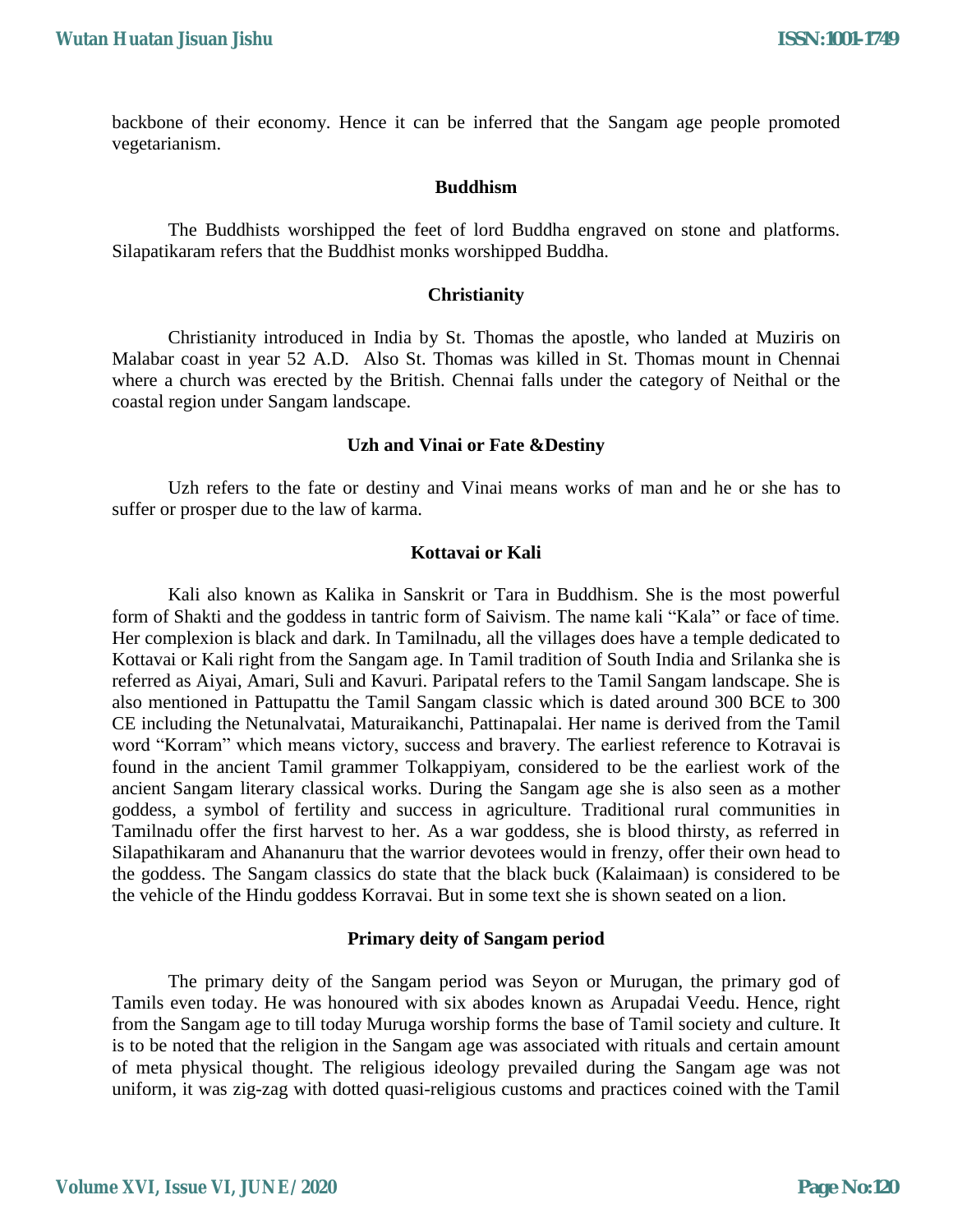culture. Their rituals were related to animism and other forms of anthropomorphic deity worship. The whole philosophies of reincarnation or nadukal worship, pitru rituals, sati worship were embodied in life after death related ritualistic mode of worship and practices. Animism account for a major part of Tamil Sangam religion and comprised of worshipping stones, water, stars and planets. Tree worship was prevalent during Sangam age as it was attested by the fact that tree spirit can connect and remove the negative impulses in human body. There are three major systems of worship during Sangam age. (a) the ancestory system of worship (b) the exotic Hindu gods derived or borrowed from the Aryan fold to Dravidian belt (c) the non-Hindu religious mode of worship. The Vedic religion had penetrated its root in the south, which is proved by costly sacrifices, performed by the kings of Sangam age. Brahmins devoted to their studies and religious duties, held a high position in society. There was a festival to honour the god of sky, Indra in Puhar. The temples were known as Nagar, Koil, Kottam and Devalayam. The popularity of brahmanical yajana or the shraddha pitru karma or pinda dhan to the dead, fastings are well attested by the Sangam classics innumerable times. The Sangam Tamils are aware of spiritual truths such as concepts of body and soul, superiority of fate and destiny, so the Vedic religion of sacrifice was followed by the Sangam Tamils especially among them where the kings and chieftains. References like Theyupas, those of Pandya king Mudukudumi Peruvaludi being the best example. Individual Brahmins maintained three types of sacred fires in their houses. The worship of the primitive form of Siva was attended by primitive dances known as Velanadal. The reference to the worship of the forest like Kaduraikadavul, associated with Durga in particular.

# **Guardian Deities**

Indra, Yama, Varuna and Soma, Kubera are mentioned as the guardians of four directions, Silapathikaram mentions that Brahma with four faces, thirty three devas and eleven ganas are also referred in it. Another Sangam work Thirumurarupadai refers to Parvathy, Vishnu, Ayirani (Wife of Indra) were some of the goddess worshipped.

#### **Conclusion**

An analysis of the Sangam age gods reveals prominent two fold faith system, synthesis of non Aryan fold into Tamil religious system, the original Aryan or Vedic deities had begun in this period. Hence spiritualism during Sangam age is a synthesis of the Tamil and Aryan cultures especially in Tamilnadu.

#### **References**

- 1. Sreelatha Vasudevan, (1990), Deity as a Social Prism, *Proceedings of the Indian History Congress*, pp.122-126.
- 2. Archana Verma, (2012), *Temple Imagery from Early Medieval Peninsular India*, ISBN 978- 1-4094-3029-2.
- 3. Mahalakshmi, R., (2011), *The Making of Goddess*, ISBN 978-0-14-341742-2.
- 4. Krishna, N., (2010), *Sacred Animals of India*, ISBN 9780143066194, New Delhi.